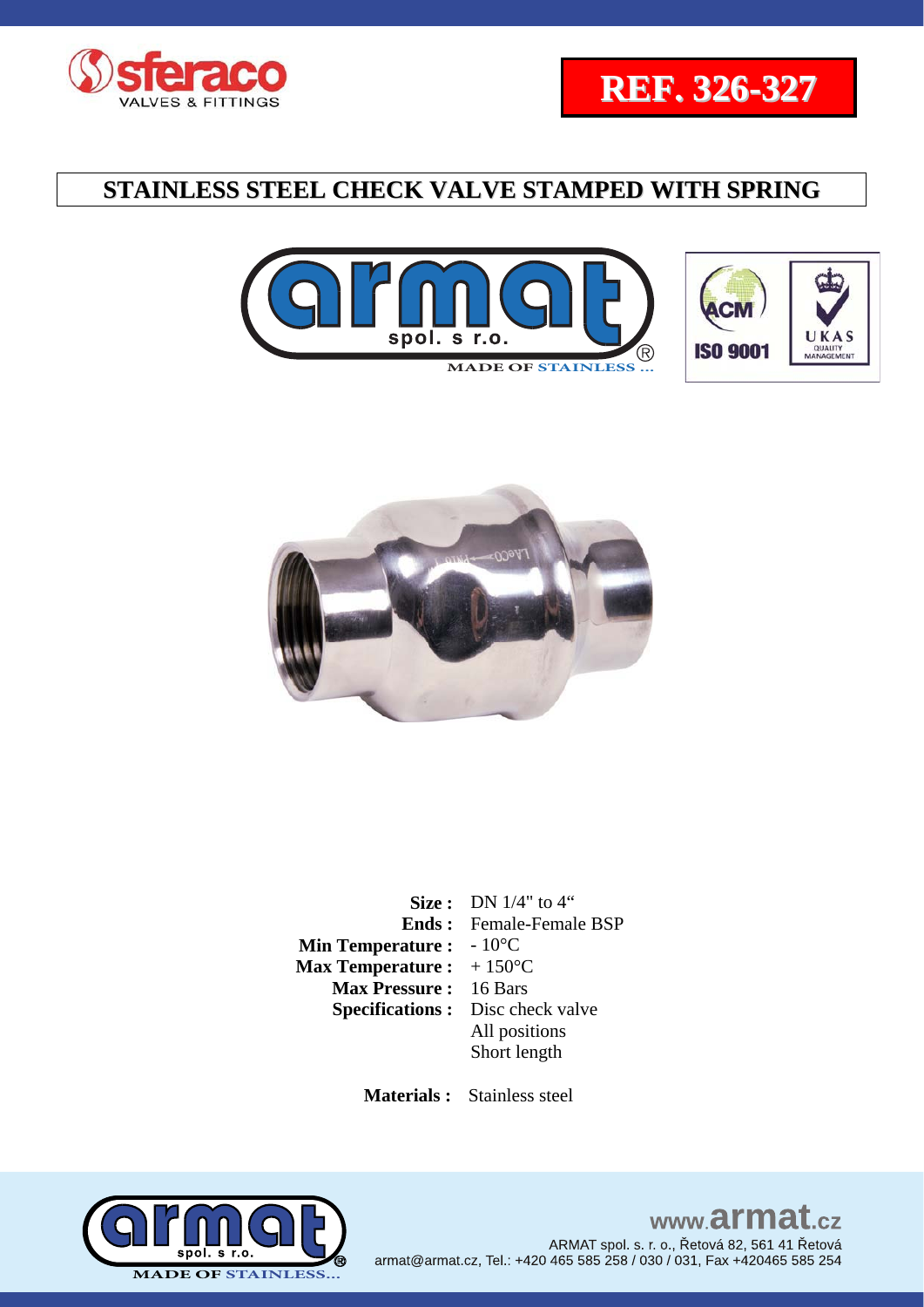![](_page_1_Picture_0.jpeg)

![](_page_1_Picture_1.jpeg)

#### *SPECIFICATIONS :*

Stainless steel stamped check valve All positions (respect the flow direction indicated by the arrow) Short length Minimum backpressure for tightness : 0.5 bar up to DN1"1/2, 1 bar from DN2" to DN4"

#### *USE :*

Chemical and pharmaceutical industries, petrochemical industries, hydraulic installation, compressed air Max Temperature Ts : - 10°C Min Temperature Ts :+ 150°C Max Pressure Ps : 16 bars

#### *OPENING PRESSURE ( in mbar ) :*

| <b>DN</b> | <b>Opening pressure (mbar)</b> |
|-----------|--------------------------------|
| 1/4"      | 100                            |
| 3/8"      | $100\,$                        |
| 1/2"      | 100                            |
| 3/4"      | 200                            |
| 1"        | 200                            |
| 1"1/4     | 300                            |
| 1"1/2     | 400                            |
| 2"        | 450                            |
| 2"1/2     | 700                            |
| 3"        | 1000                           |
| 4"        | 1000                           |

#### *RANGE :*

SS 316 body Female / female BSP cylindrical threaded **Ref. 326** from DN 1/4" to DN 4"

SS 304 body Female / female BSP cylindrical threaded **Ref. 327** from DN 1/4" to DN 4"

![](_page_1_Picture_12.jpeg)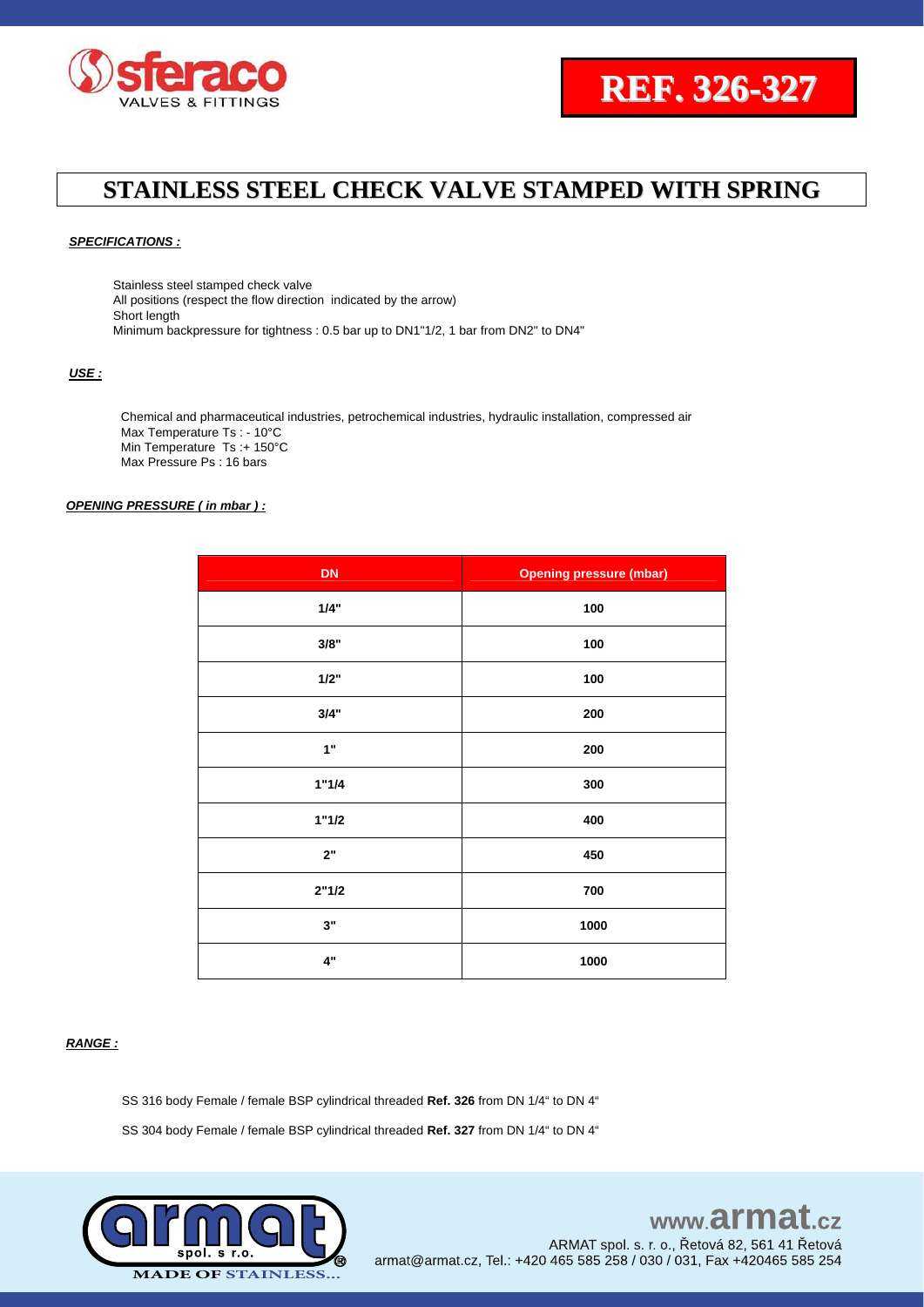![](_page_2_Picture_0.jpeg)

![](_page_2_Picture_1.jpeg)

*MATERIALS DN 1/4-1/2" :*

![](_page_2_Picture_4.jpeg)

| <b>Item</b> | <b>Designation</b> | <b>Materials Ref.326</b> | <b>Materials Ref.327</b> |  |  |  |
|-------------|--------------------|--------------------------|--------------------------|--|--|--|
|             | Body               | SS 316                   | SS 304                   |  |  |  |
| 2           | Gasket             | <b>Black FKM</b>         | <b>Black FKM</b>         |  |  |  |
| 3           | Spring             | SS 316                   | SS 304                   |  |  |  |
| 4           | Holder             | SS 316                   | SS 304                   |  |  |  |
| 5           | $Stem + Disc$      | SS 316                   | SS 304                   |  |  |  |

![](_page_2_Picture_6.jpeg)

# www.armat.cz

ARMAT spol. s. r. o., Řetová 82, 561 41 Řetová armat@armat.cz, Tel.: +420 465 585 258 / 030 / 031, Fax +420465 585 254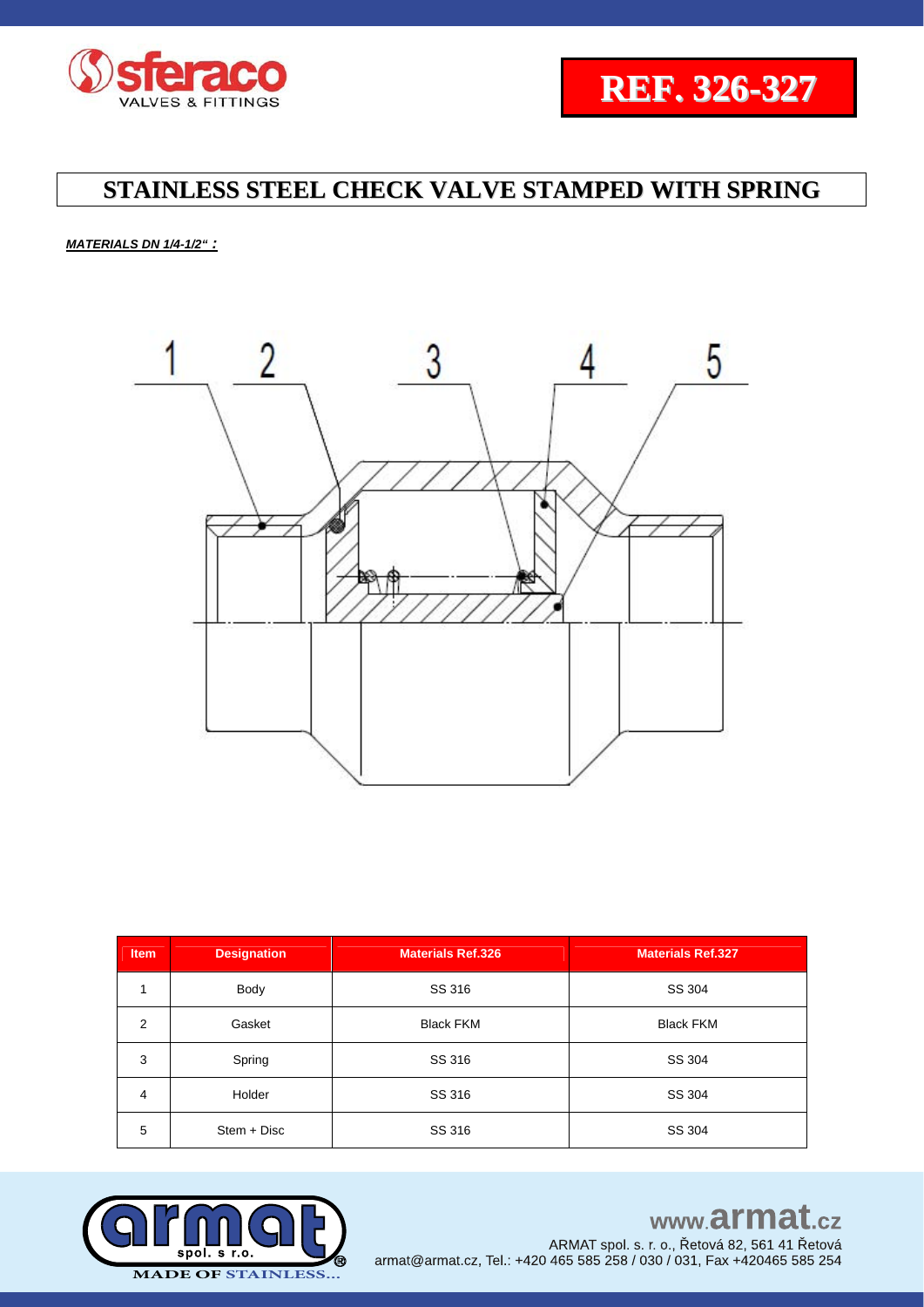![](_page_3_Picture_0.jpeg)

![](_page_3_Picture_1.jpeg)

*MATERIALS DN 3/4-4" :*

![](_page_3_Picture_4.jpeg)

| Item           | <b>Designation</b> | <b>Materials Ref.326</b> | <b>Materials Ref.327</b> |  |  |
|----------------|--------------------|--------------------------|--------------------------|--|--|
|                | Body               | SS 316                   | SS 304                   |  |  |
| 2              | Gasket             | <b>Black FKM</b>         | <b>Black FKM</b>         |  |  |
| 3              | Spring             | SS 316                   | SS 304                   |  |  |
| $\overline{4}$ | Holder             | SS 316                   | SS 304                   |  |  |
| 5              | $Stem + Disc$      | SS 316                   | SS 304                   |  |  |

![](_page_3_Picture_6.jpeg)

# www.armat.cz

ARMAT spol. s. r. o., Řetová 82, 561 41 Řetová armat@armat.cz, Tel.: +420 465 585 258 / 030 / 031, Fax +420465 585 254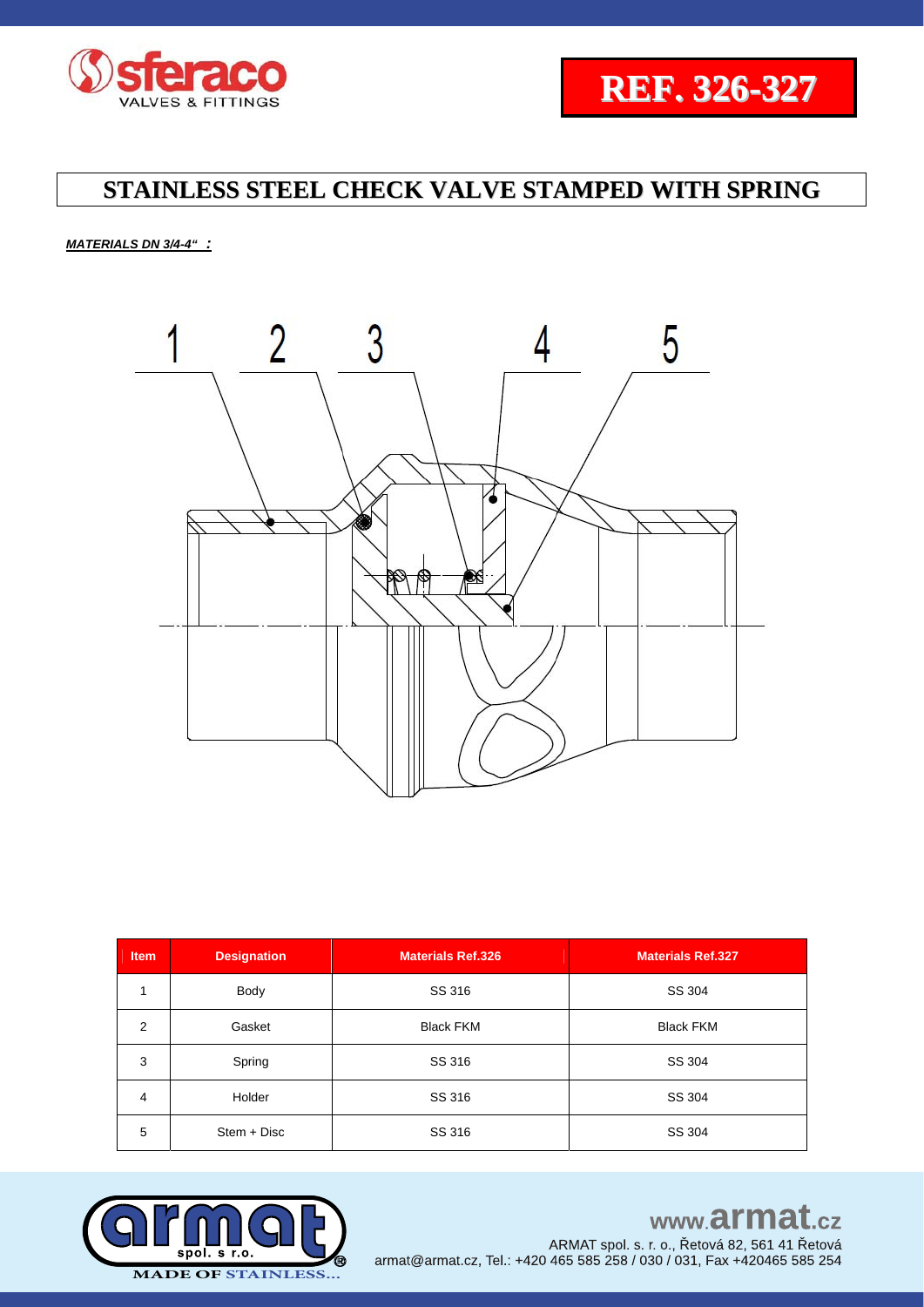![](_page_4_Picture_0.jpeg)

![](_page_4_Picture_1.jpeg)

*SIZE DN 1/4 - 1/2" ( in mm ) :* 

![](_page_4_Figure_4.jpeg)

| Ref.    | <b>DN</b>      | $1/4$ " | $3/8$ " | 1/2" |  |
|---------|----------------|---------|---------|------|--|
|         | L              | 66      | 66      | 66   |  |
| 326-327 | ØA             | 32      | 32      | 32   |  |
|         | ØD             | 18      | 22      | 24   |  |
| 326     | Weight (in Kg) | 0.13    | 0.14    | 0.13 |  |
| 327     | Weight (in Kg) | 0.12    | 0.11    | 0.12 |  |

![](_page_4_Picture_6.jpeg)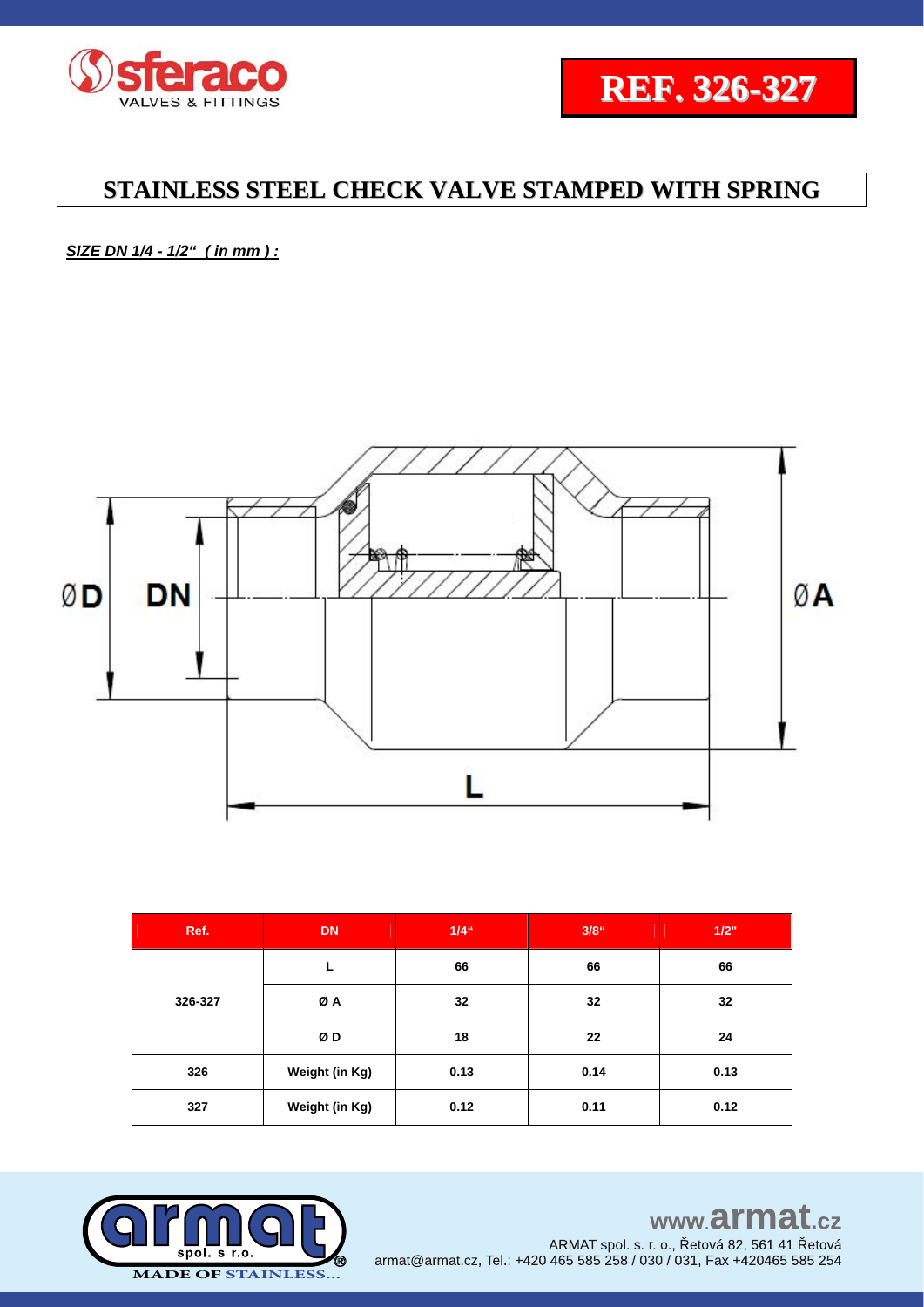![](_page_5_Picture_0.jpeg)

![](_page_5_Picture_1.jpeg)

*SIZE DN 3/4 - 4" ( in mm ) :* 

![](_page_5_Figure_4.jpeg)

| Ref.    | <b>DN</b>   | 3/4" | 1"   | 1"1/4 | 1"1/2 | 2"   | 2"1/2 | <b>3"</b> | 4"    |
|---------|-------------|------|------|-------|-------|------|-------|-----------|-------|
| 326-327 | L           | 72   | 83   | 105   | 115   | 125  | 145   | 162.5     | 189.5 |
|         | ØA          | 45   | 55   | 70    | 76    | 89   | 109   | 132       | 168   |
|         | ØD          | 30   | 36   | 45.5  | 51    | 64   | 80    | 93        | 120   |
| 326     | Weight (Kg) | 0.18 | 0.26 | 0.53  | 0.64  | 1.03 | 1.43  | 2.6       | 5.2   |
| 327     | Weight (Kg) | 0.16 | 0.23 | 0.48  | 0.57  | 0.94 | 1.30  | 2.6       | 5.2   |

![](_page_5_Picture_6.jpeg)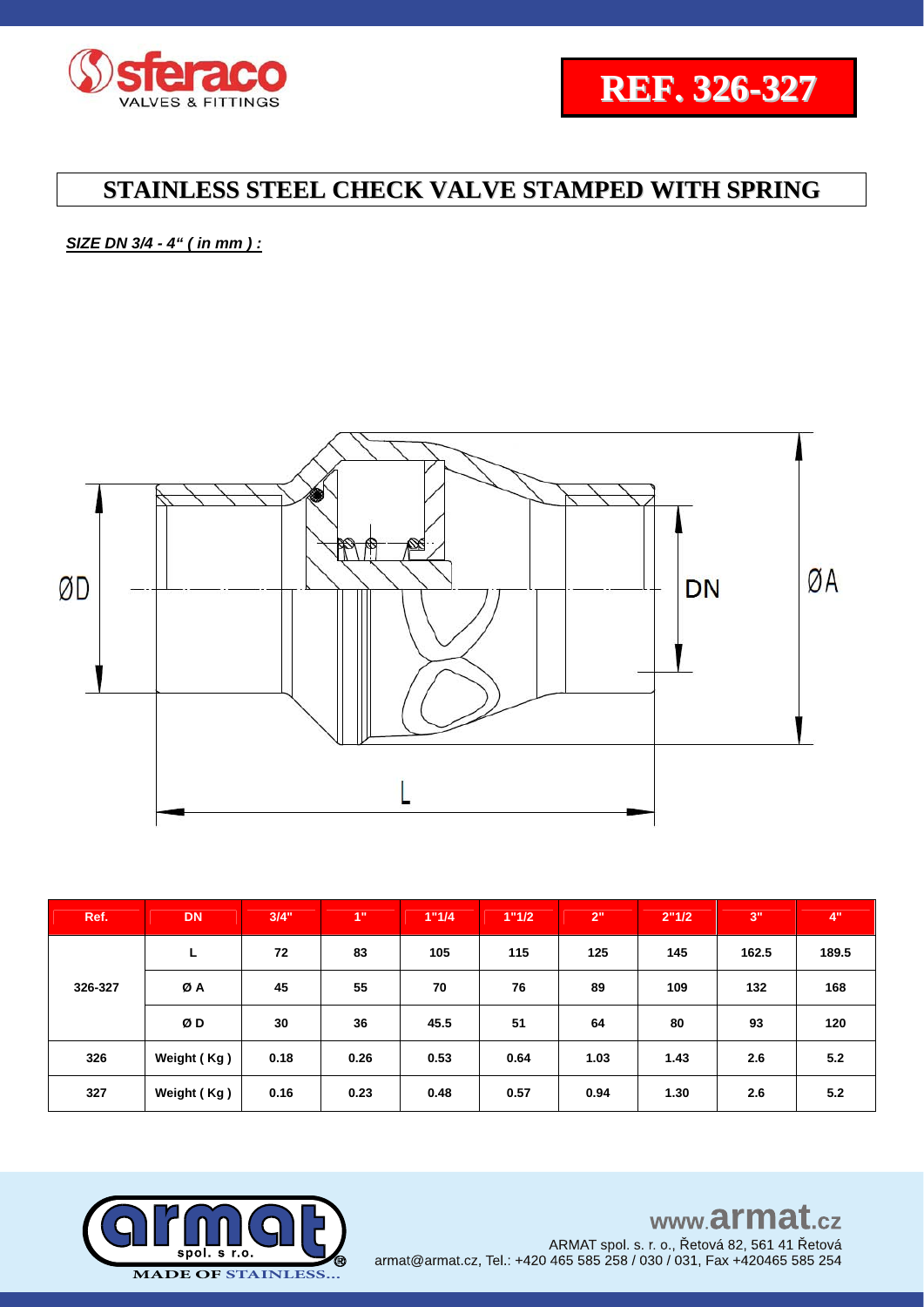![](_page_6_Picture_0.jpeg)

![](_page_6_Picture_1.jpeg)

#### *STANDARDS :*

Fabrication according to ISO 9001 : 2008

DIRECTIVE 2014/68/EU : Products excluded from directive (Article 4, § 3)

Threaded BSP cylindrical ends according to ISO 228-1

**ADVICE :** Our opinion and our advice are not guaranteed and SFERACO shall not be liable for the consequences of damages. The customer must check the right choice of the products with the real service conditions.

![](_page_6_Picture_8.jpeg)

www.armat.  $c\overline{z}$ ARMAT spol. s. r. o., Řetová 82, 561 41 Řetová armat@armat.cz, Tel.: +420 465 585 258 / 030 / 031, Fax +420465 585 254